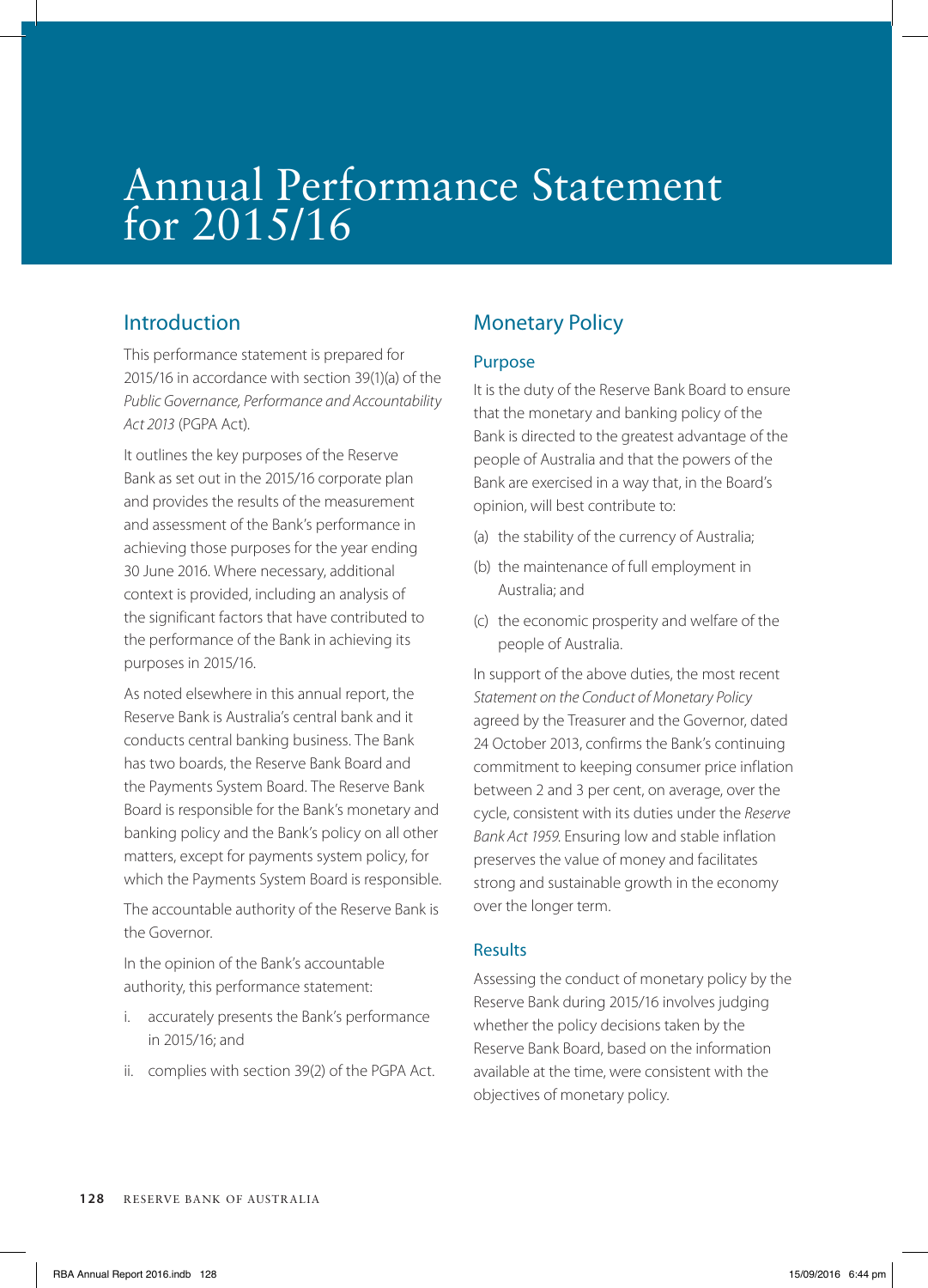During 2015/16, monetary policy remained focused on the medium-term inflation target, which allows the Bank to foster sustainable economic growth in Australia and maintain inflation of between 2 and 3 per cent, on average, over time.

The Reserve Bank's forecasts for output, the unemployment rate and inflation are published quarterly in the *Statement on Monetary Policy*. As outlined in the August 2015 *Statement*, the economy was initially expected to grow at a rate slightly below long-term trend, increasing to slightly above trend during the 2½-year forecast period, while inflation was expected to be 2–3 per cent throughout. During 2015/16, as new data were received, there were upward revisions to the Bank's near-term forecast for output growth and downward revisions to the forecast profile for the unemployment rate. At the same time, data on domestic cost pressures, including unit labour costs and final prices facing consumers, led to downward revisions to the forecasts for inflation.

The Reserve Bank Board decided to lower the cash rate by 25 basis points at each of its May and August 2016 meetings, to improve the prospects for achieving sustainable growth in the economy and inflation consistent with the target over the medium term. Given the already very low level of interest rates, prior to making these decisions, the Board also carefully considered movements in asset values and leverage over this period because, over the long term, preserving financial stability, as well as low inflation, is key for sustainable growth.

In the August 2016 *Statement*, the central forecast was for output growth to be close to trend and unemployment to be little changed over the next year or so, before a strengthening in growth started to reduce unemployment further in 2018. Inflation was forecast to be 1½ per cent in 2016

and 1½–2½ per cent thereafter, until the end of the forecast period. This is consistent with the medium-term inflation target, which requires that inflation is 2–3 per cent, on average, over the cycle, rather than in any short timeframe. Taking a longer perspective, inflation has averaged around 2½ per cent since the inflation-targeting period commenced in the early 1990s.

#### Analysis

There have been considerable challenges in the conduct of monetary policy globally. Interest rates are extremely low, inflation is generally subdued and growth in output appears to be lower than in previous decades. There is always uncertainty around the economic forecasts that are an important input to the Reserve Bank Board's monetary policy deliberations, and forecasting performance has not been noticeably different from earlier years. Of more importance, with interest rates already low, and a good deal of debt already on household balance sheets, the trade-offs for monetary policy have become more complex. On the one hand, policymakers are wary of fostering a further substantial build-up in debt. At the same time, high debt levels mean that monetary policy's ability to stimulate growth in the short term may be more limited than in the past.

Globally, the current persistent period of highly accommodative monetary policies is unprecedented. These global influences partly condition the environment in which policy in Australia is conducted. All these factors contributed to a difficult policy environment in 2015/16 and this seems likely to continue in 2016/17. The quarterly *Statement on Monetary Policy* provides further analysis by the Reserve Bank of the developments in the international and domestic economy and financial markets relevant to monetary policy, as do speeches by the Governor and other senior Bank officials, and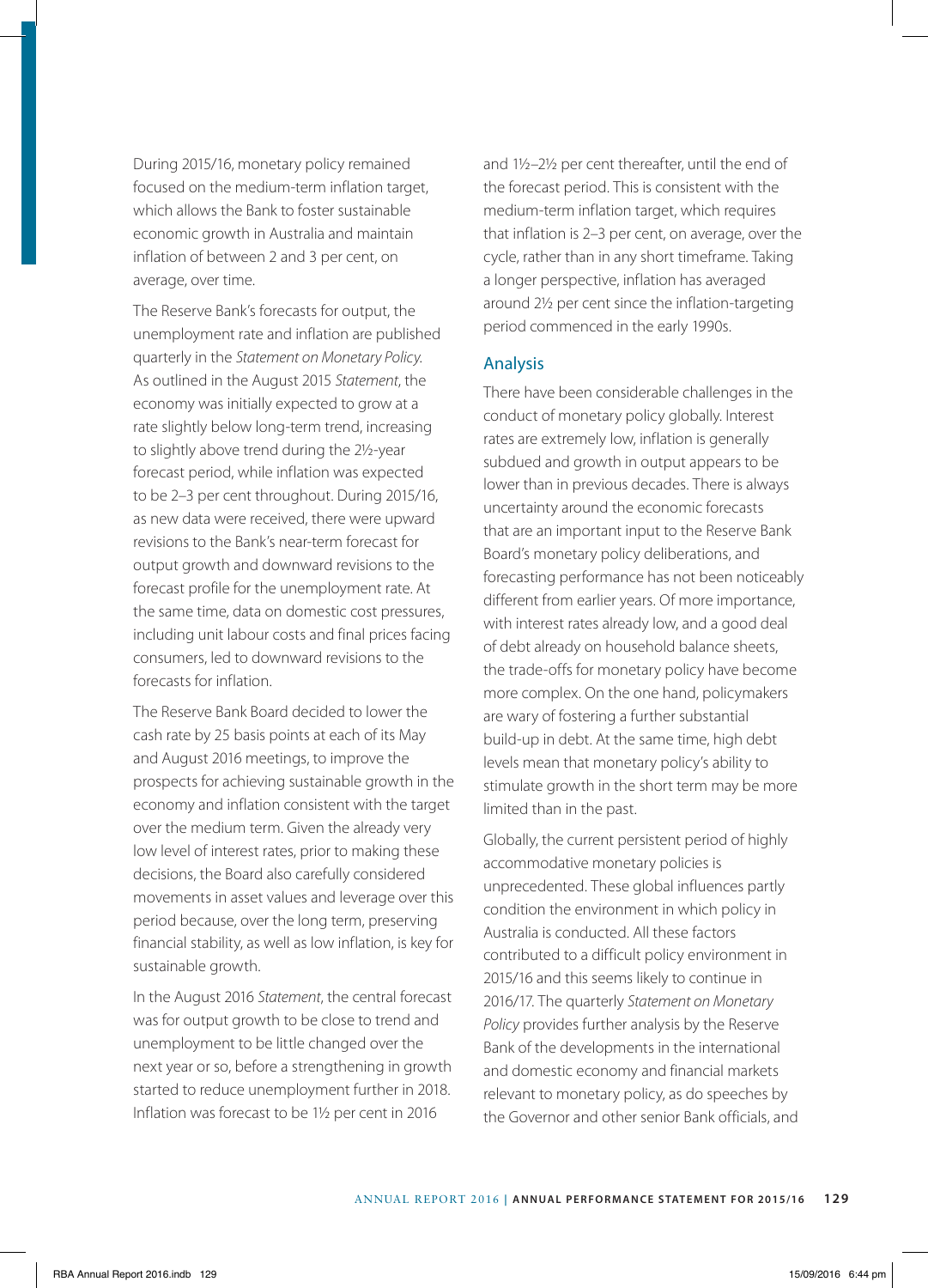the monthly statements and minutes following the monetary policy meetings of the Reserve Bank Board.

## Financial Stability

#### Purpose

The Reserve Bank's responsibilities for fostering overall financial stability, while not explicitly established in statute, are similar to those of most other central banks and are also recognised in the *Statement on the Conduct of Monetary Policy*. The Bank works with other official organisations in Australia to foster financial stability. The Governor chairs the Council of Financial Regulators (CFR) – comprising the Bank, Australian Prudential Regulation Authority (APRA), Australian Securities and Investments Commission (ASIC) and Australian Treasury – whose role is to contribute to the efficiency and effectiveness of regulation and the stability of the financial system. The Bank's responsibility to promote financial stability does not, however, equate to a guarantee of solvency for financial institutions, nor is its balance sheet available to support insolvent institutions. Nevertheless, the Bank's central position in the financial system – and its position as the ultimate provider of liquidity to the system – gives it a key role in financial crisis management, in conjunction with the other members of the CFR.

#### Results

The ultimate measure of performance in financial stability policy remains the stability of the financial system itself. The Reserve Bank assesses a range of economic and financial data to help gauge the soundness of the financial system and potential vulnerabilities. As noted in the October 2015 and April 2016 issues of the Bank's half-yearly *Financial Stability Review*, domestic financial risks shifted from housing lending towards lending for residential development and some other

commercial property markets during 2015/16, and there were ongoing concerns associated with the challenges in the resources-related sector. Tighter lending standards by authorised deposit-taking institutions (ADIs), in part induced by earlier regulatory actions, have assisted in enhancing resilience to potential risks, and none of the domestic risks on its own appears to be enough to be a source of domestic financial instability in the near term. Risks in the global financial system to date have not significantly affected Australia's financial system, although a large global shock could have spillover effects on Australia, which could be exacerbated by the aforementioned domestic risks.

The Reserve Bank uses its powers, influence and public communications to ensure as far as possible that the Australian financial system remains stable. This entails the assessment and, together with other CFR agencies, management of domestic sources of systemic risk, as well as enhancing the resilience of the financial system to any shocks that might come from abroad. During 2015/16, the Bank highlighted to the public the key issues and risks for the Australian financial system in its half-yearly *Financial Stability Review*, as well as in various public speeches. The Bank contributed to work with other CFR agencies during the year in the areas of: housing and mortgage markets; derivative markets and financial market infrastructures; Australia's shadow banking sector; APRA's countercyclical capital buffer framework; exploring a domestic loss-absorbing and recapitalisation capacity framework in response to a governmentendorsed recommendation of the Financial System Inquiry and related new international standard for global systemically important banks; and preparatory work for a CFR crisis management exercise focused on the general insurance industry, which was held in early 2016/17.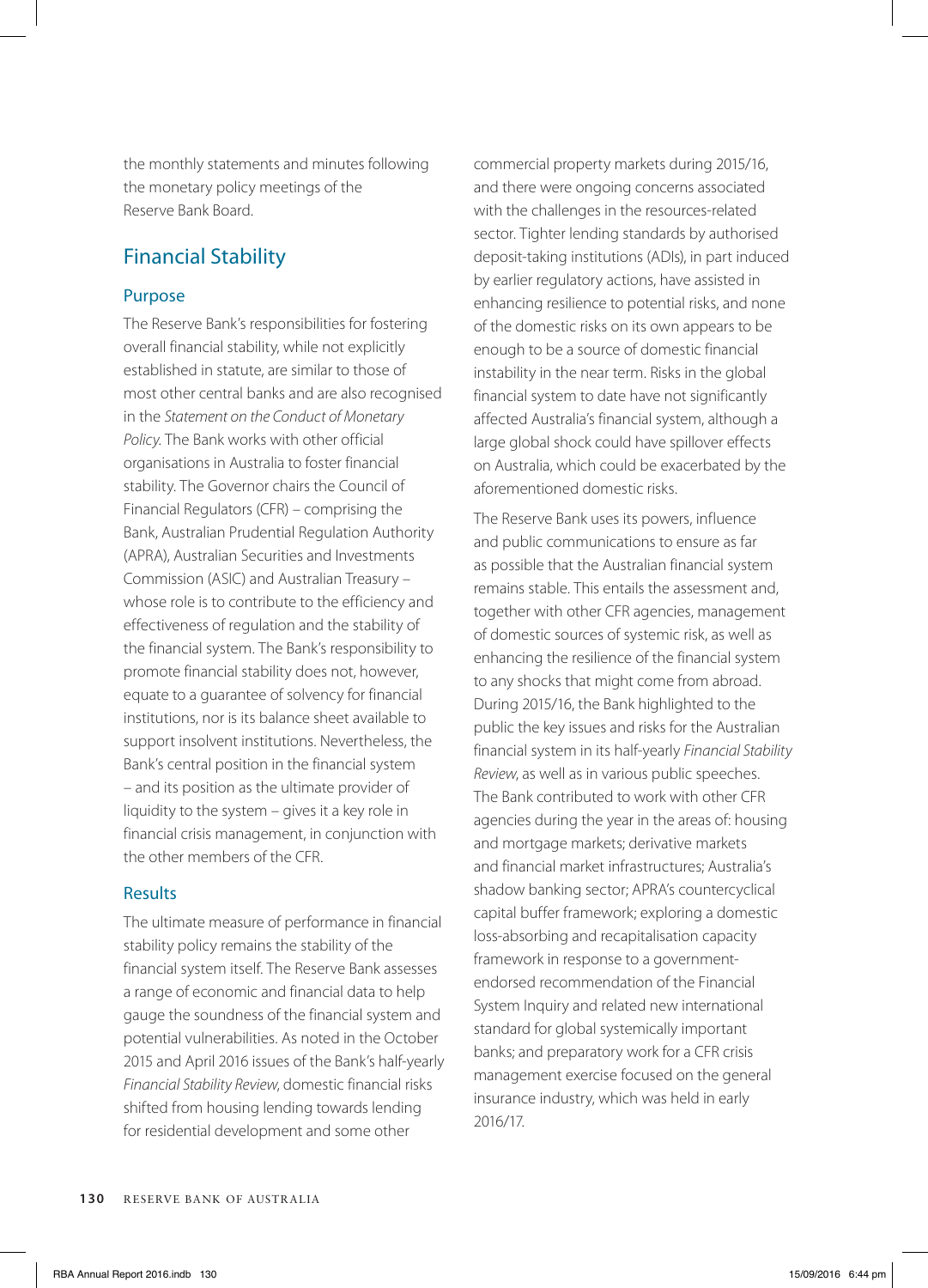In 2015/16, the Bank also contributed to work undertaken in relation to financial stability under the auspices of various international regulatory bodies, including the Financial Stability Board (FSB), the Basel Committee on Banking Supervision and the Trans-Tasman Council on Banking Supervision. The Governor participated as a member of the FSB Plenary (the decision-making body of the FSB) and Steering Committee, and also served as the chair of the FSB's Standing Committee on Assessment of Vulnerabilities. Other Bank staff participated as members of various committees and working groups. For further information, see the chapter on 'International Financial Cooperation' in this annual report.

#### Analysis

Financial stability in Australia has been assisted by the sustained strong financial performance of the domestic banking system. Australian banks have improved their resilience to future financial and economic shocks by increasing their capital ratios in 2015/16, as well as strengthening their lending standards, particularly for their mortgage business. Further relevant analysis by the Reserve Bank is provided in the half-yearly *Financial Stability Review* and speeches by the Governor and other senior Bank officials.

### Financial Market Operations

#### Purpose

The Reserve Bank has a sizeable balance sheet, which is managed in support of the Bank's policy objectives. Part of the balance sheet is used to ensure that there is sufficient liquidity in the domestic money market on a daily basis. This promotes the stable functioning of the financial system, in particular the payments system, and the objectives of monetary policy. The Bank's regular transactions in the foreign exchange

market are conducted to manage Australia's foreign currency reserves, which are held on the balance sheet of the Bank, and also to provide foreign exchange services to the Bank's clients, the largest of which is the Australian Government. On occasion, the Bank may intervene in the foreign exchange market, consistent with the objectives of monetary policy.

#### **Results**

The Reserve Bank's operations in financial markets support its monetary policy objectives through the specification of an operational target for the overnight cash rate in the domestic money market, which is a decision of the Reserve Bank Board. When supplying liquidity to the domestic money market, the Bank seeks to ensure that the overnight cash rate is maintained at the prevailing cash rate target each day. The Bank collects information on each participant's activity in the money market in order to make this assessment and it publishes the outcome daily. The cash rate was equal to the target every day during 2015/16.

The Bank manages its foreign reserves portfolio relative to a benchmark. During 2015/16, the portfolio was managed in a manner consistent with the objective of only small deviations around the asset and duration benchmarks.

#### Analysis

The nature of the Reserve Bank's financial markets operations continues to be influenced by the diverging monetary policy trends among the major central banks, as well as the regulatory regimes that are imposed on financial markets in which the Bank transacts and/or the counterparties with which it deals, both domestically and internationally. During 2015/16, the Bank continued to adjust to an environment where regulations are undergoing a period of substantial reform and market functioning and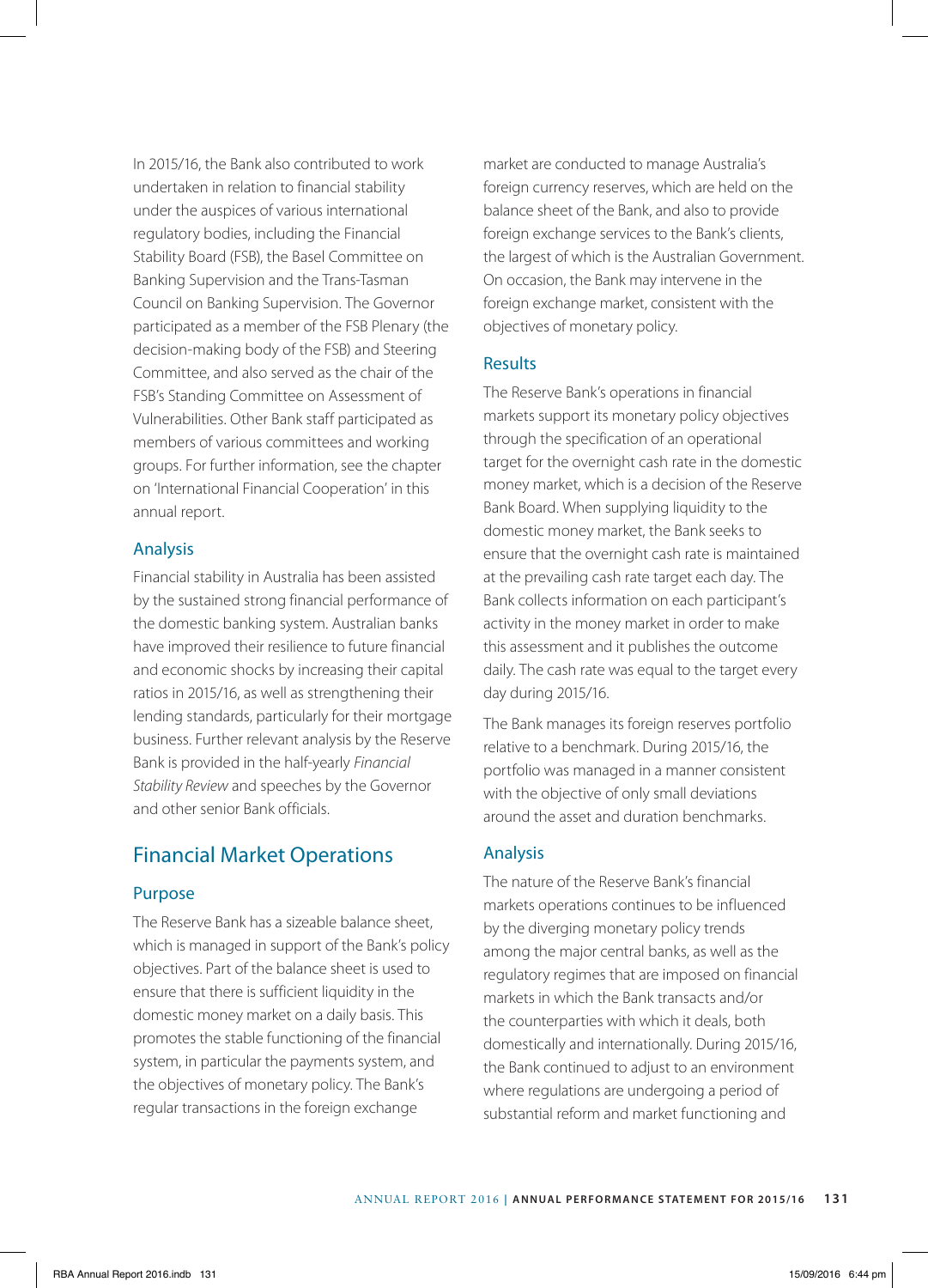structure is evolving significantly. The historically extremely low level of global interest rates provided challenges for the Bank in managing its holdings of foreign reserves.

## Payments

#### Purpose

There are several distinct aspects to the Reserve Bank's role in the payments system, involving that of policymaker and that of owner and operator of key national payments infrastructure.

In relation to the policymaking role, it is the duty of the Payments System Board to ensure that the Bank's payments system policy is directed to the greatest advantage of the people of Australia, to ensure that the powers of the Bank under the *Payment Systems (Regulation) Act 1998* and the *Payment Systems and Netting Act 1998* are exercised in a way that, in the Board's opinion, will best contribute to:

- (a) controlling risk in the financial system;
- (b) promoting the efficiency of the payments system; and
- (c) promoting competition in the market for payment services, consistent with the overall stability of the financial system.

In addition, it is the Payments System Board's duty to ensure that the powers and functions of the Bank under Part 7.3 of the *Corporations Act 2001* are exercised in a way that, in the Board's opinion, will best contribute to the overall stability of the financial system.

The Bank's operational role in the payments system is effected through its ownership and management of the Reserve Bank Information and Transfer System (RITS), Australia's high-value payments system, which is used by banks and other approved financial institutions to settle their payment obligations on a real-time, gross

settlement basis. Extinguishing settlement obligations in a safe and efficient manner ensures that there is no build-up of settlement risk and thereby promotes the stability of Australia's financial system.

#### Results

As the owner and operator of RITS, the Reserve Bank seeks to ensure that this system operates with extremely high levels of reliability and security, while also adapting to the needs of a 24/7 payments world. The system availability target is 99.95 per cent for RITS during core system hours. The Bank met this target during 2015/16.

A broad range of operational metrics were tracked in real time during 2015/16, including measures of system liquidity, participants' transaction values and volumes, and system throughput and performance. The 2015 assessment of RITS against the *Principles for Financial Market Infrastructures,* which was published in December 2015, concluded that RITS observed all of the relevant Principles.

The Reserve Bank's regulatory responsibilities in the retail payments area include promoting competition and efficiency. Consistent with this, in 2015/16 the Bank completed, in a timely and effective manner, the required consultation processes for the wide-ranging review of card payments regulation, which followed from some recommendations of the Financial System Inquiry. The review process included publication of an Issues Paper in March 2015, a Consultation Paper with draft standards in December 2015 and a Conclusions Paper in May 2016. The Bank consulted widely with stakeholders throughout the review process. At the conclusion of the review, the Payments System Board determined three new standards, two dealing with interchange payments in debit and credit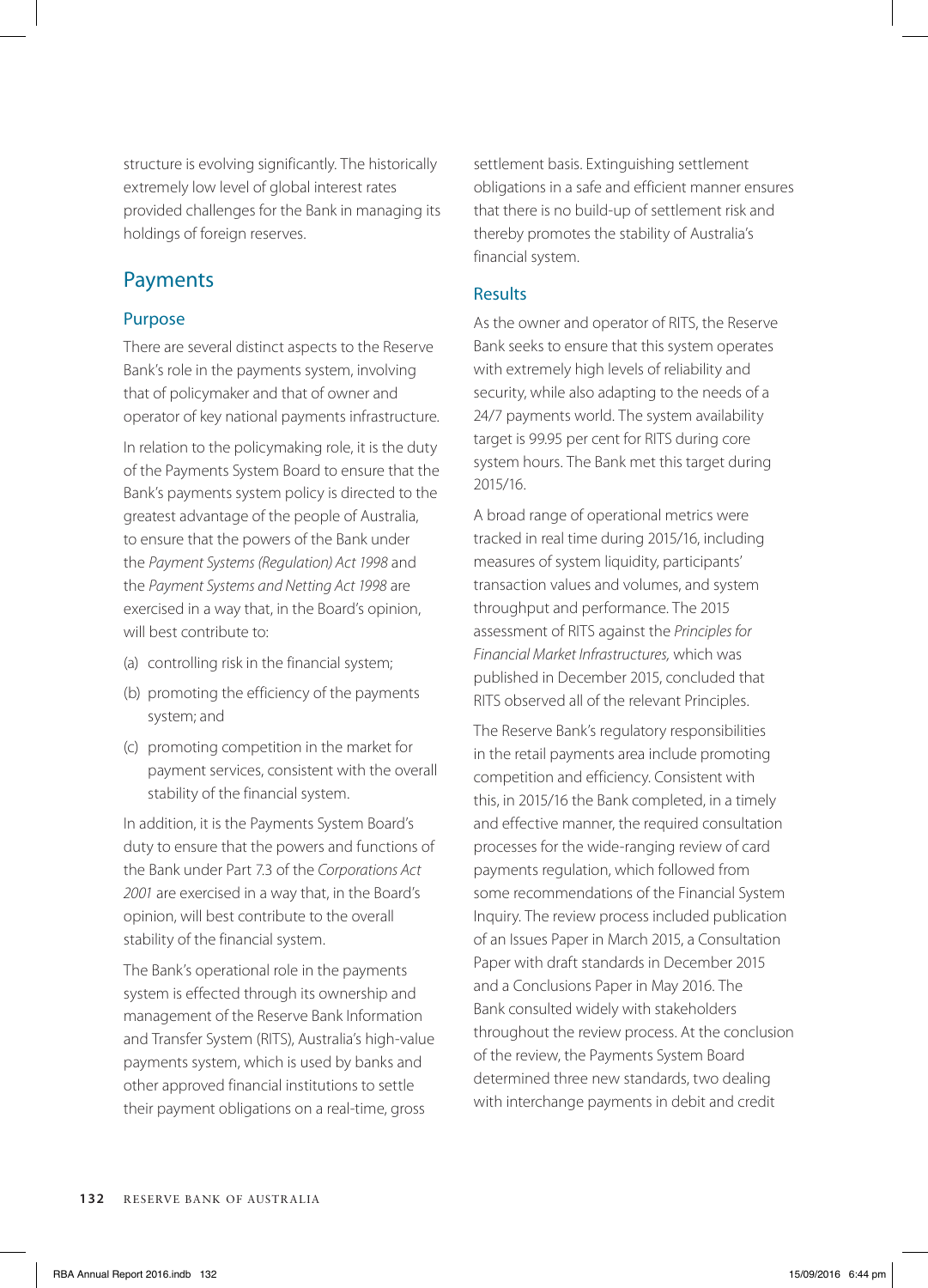card systems and one relating to merchant surcharging. End users of the payments system, including leading consumer and merchant organisations, expressed significant support for the reforms contained in the new standards. More detail on the Bank's policy role in the payments system is available in the Payments System Board annual report.

In addition, to support innovation in the payments system, aimed at improving the efficiency and performance of Australia's retail payments infrastructure, the Reserve Bank has been developing the Fast Settlement Service (FSS), which is the settlements hub for the new industry retail payments platform. This large, complex project with multiple stakeholders has had the usual attendant challenges, but these have been effectively managed so as to meet the mid-2016 target to commission the test system. During 2015/16, the Bank purchased and installed test infrastructure and developed systems to operate the FSS. The FSS test environment is expected to be used for industry testing from October 2016.

The Reserve Bank's regulatory responsibilities also include supervision of clearing and settlement systems. The Bank published its assessments against the domestic regulatory standards of the ASX clearing and settlement facilities in September 2015, of LCH.Clearnet Limited's SwapClear Service in December 2015 and of Chicago Mercantile Exchange Inc. in March 2016. The Bank participates actively in the Basel-based Committee on Payments and Market Infrastructures to ensure that domestic regulatory standards are fully adapted as needed in response to international developments. Accordingly, in line with international developments, an important domestic policy focus in recent years has been the development of a special resolution regime for financial market infrastructures. Advised by the Bank

and other financial regulators, the Australian Government consulted on the design of such a regime in 2015. This included the proposal that the Bank be the resolution authority for central counterparties and securities settlement facilities. The conclusions from this consultation were published in November 2015 and indicated that stakeholders were generally supportive of the proposed regime. The CFR has been advising the government on the development of draft legislation to implement the regime. No other changes to the domestic regulatory standards have been identified as necessary in response to international developments.

#### Analysis

The Reserve Bank's work in the payments area in 2015/16 occurred in an environment that was continuing to change rapidly, with higher expectations of users and the industry concerning the speed of payments and the capacity to combine information with payments. Use of cash and cheques is declining relative to other payment instruments, while use of cards and other electronic forms of payment continues to grow strongly. New technologies, including distributed ledger technologies and other forms of 'fintech', have the potential to change the payments landscape and the operation of financial market infrastructures significantly. Bank staff liaise actively with the private sector to better understand trends in these areas and have participated in a range of domestic and international working groups with other regulators.

## Banking

#### Purpose

Insofar as the Commonwealth requires it to do so, the Reserve Bank must act as banker for the Commonwealth. In common with most other central banks, the Bank also provides banking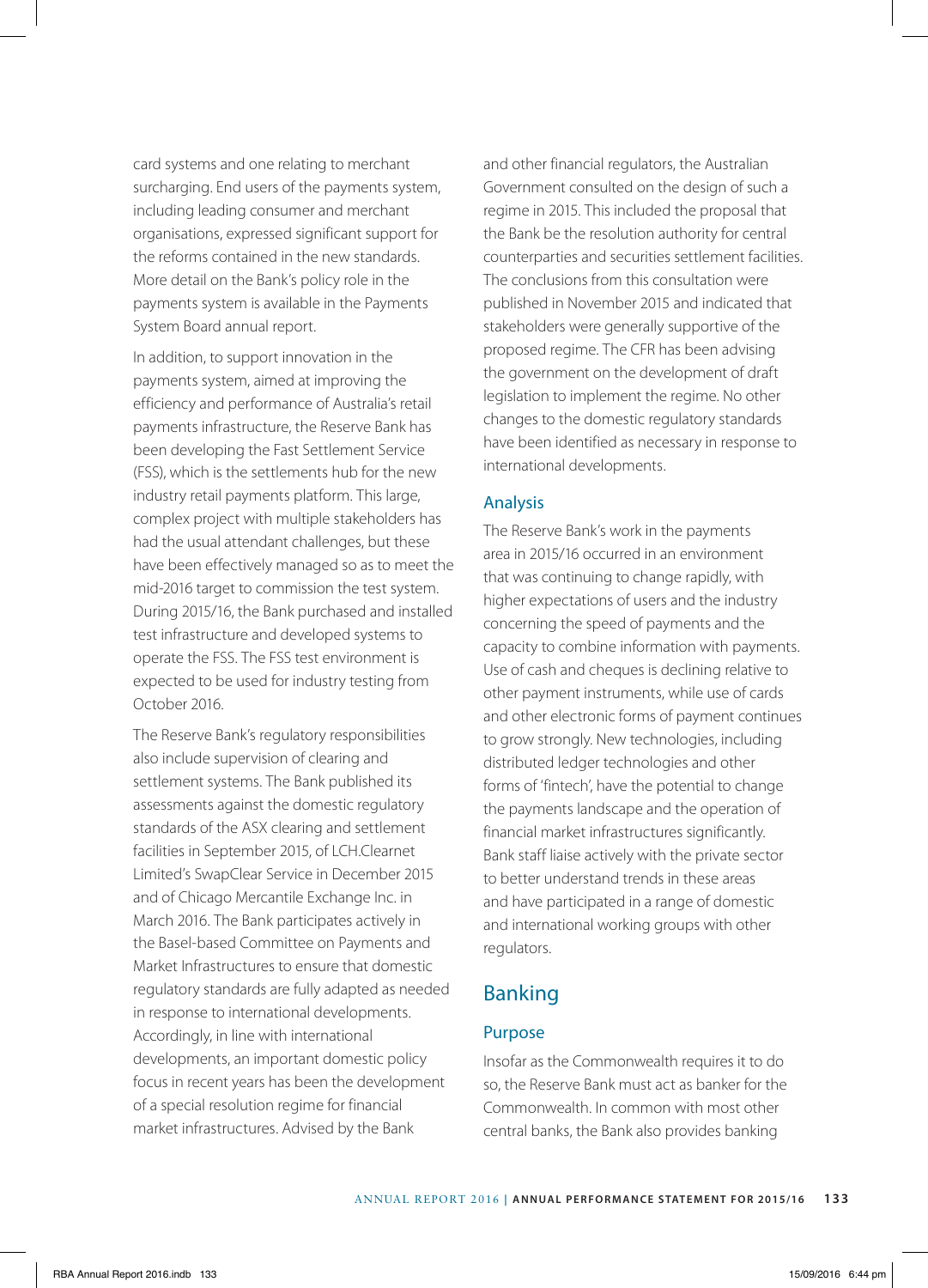services to a number of overseas central banks and official institutions. These services include payments and collections as well as general account maintenance and reporting.

#### Results

The Reserve Bank competes with other organisations to provide banking services to Australian Government agencies. It must cost and price the services separately from other activities as well as meet an externally prescribed minimum rate of return on capital over a business cycle. At present, the return on capital is the Bank's principal measure of financial performance for its transactional banking business. In 2015/16, the Bank met the prescribed rate. Pro forma accounts for the transactional banking business are published in a separate chapter of this annual report.

During 2015/16, the Bank achieved progress in implementing several important banking projects, including the renovation of its banking applications and systems, building the capabilities to participate in the industry's New Payments Platform and refreshing its online payment service, Government EasyPay. All these projects have encountered the usual challenges associated with projects of large scale and complexity, mostly around hiring and retaining appropriate resources. These challenges have been effectively handled. The Government EasyPay project was completed as planned in early 2015/16. Key milestones were reached on schedule for the renovation of banking applications and systems, including renovation of international payments functionality in October 2015, renovation of the initial phases of payment collections functionality in May 2016 and commencement of work in mid 2015 to replace the core account maintenance system. Building capability to participate in the New Payments Platform proceeded in step with

the payments industry's schedule. This project involved working with other financial institutions to meet an industry-set deadline, and so has had to manage the usual challenges associated with coordinating with multiple stakeholders, each with their own business pressures and priorities.

#### Analysis

Substantial changes are under way in transactional banking, particularly in the area of payment services. The broader community is embracing technology and demanding digital services from all providers, including the government, at a rapid pace. During 2015/16, the Bank continued to ensure that it remained in a position to respond appropriately with convenient, secure, reliable and cost-effective services as the largest provider of transactional banking services to the Australian Government.

# **Currency**

#### Purpose

The Reserve Bank is responsible for the issue, reissue and cancellation of Australian banknotes. Its primary purpose in carrying out this role is to maintain public confidence in the supply, security and quality of Australian banknotes. The Bank works with its wholly owned subsidiary, Note Printing Australia Limited (NPA), to design the banknotes and arranges for their production through NPA. The Bank distributes the banknotes to financial institutions, monitors and maintains their quality in circulation and withdraws unfit banknotes from circulation. It also monitors and analyses trends in counterfeiting and carries out research into banknote security technology.

#### Results

The next Reserve Bank survey measuring public confidence in Australian banknotes is on schedule to occur in late 2016, as planned. During 2015/16, the Bank continued to monitor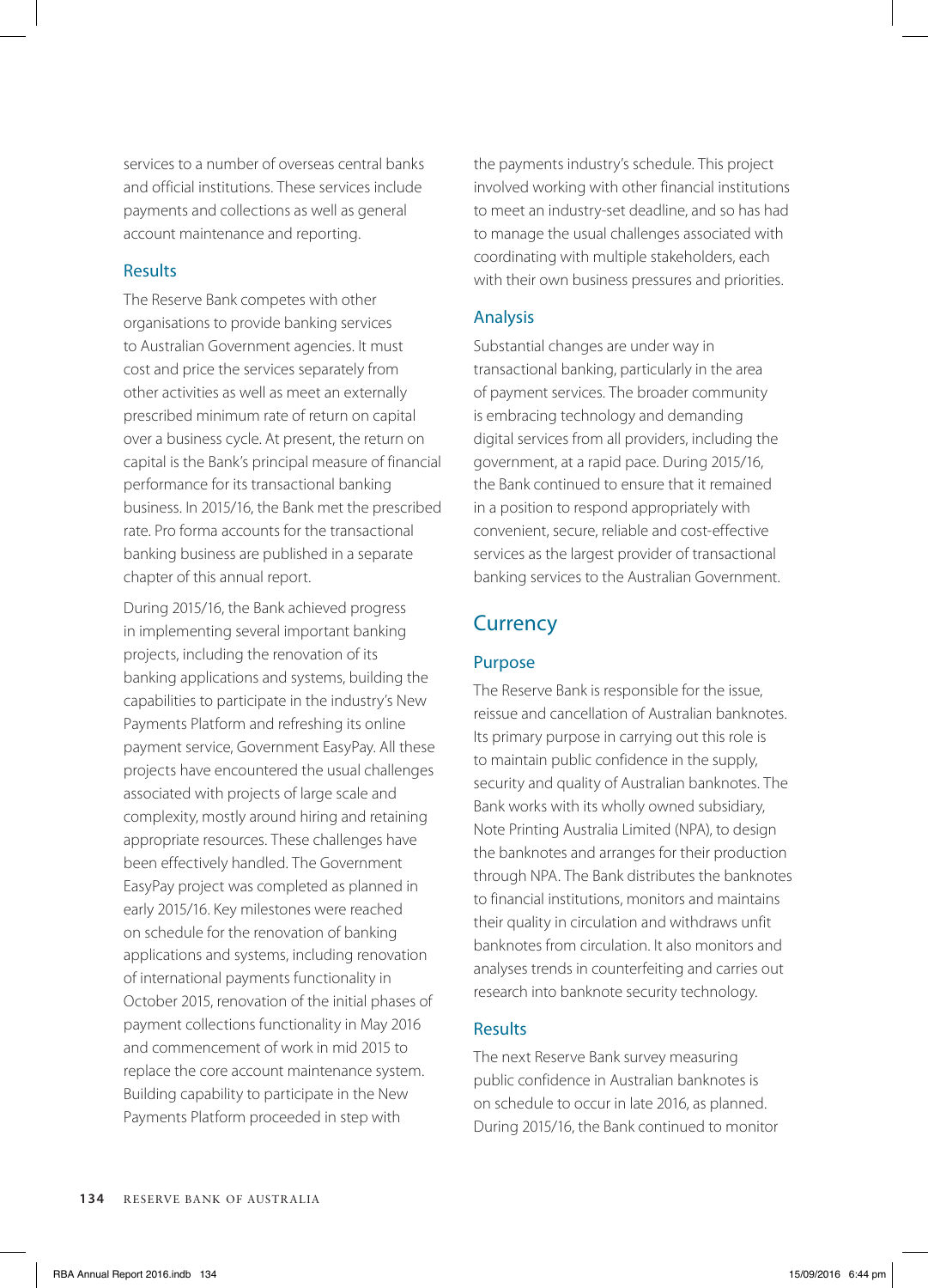indicators that could affect the public's confidence in the supply, security and quality of Australian banknotes in circulation as described below.

Fulfilment of banknote orders by commercial banks provides an indication that the public's demand for banknotes is being met. As an indicator of meeting demand, the Bank aims to fulfil 99.5 per cent of banknote orders on the day requested; during 2015/16, 100 per cent of orders were fulfilled on the day requested.

The Reserve Bank's key initiative to enhance banknote security is the issuance of the new banknote series. Work on the Next Generation Banknote (NGB) program continued during 2015/16, with the new \$5 banknote on track to enter circulation on 1 September 2016, as planned. Wide acceptance and distribution of these banknotes over subsequent years will be important to this strategy. The Bank has a detailed communication strategy involving both businesses and consumers to assist with public recognition of the new series of banknotes.

Construction of the new National Banknote Site at NPA's Craigieburn facility has been under way since June 2015 and is currently scheduled for completion and commissioning in 2017. This will facilitate the effective issuance of the new banknote series and is designed to meet Australia's banknote storage, processing and distribution needs for the next 25 years.

The Reserve Bank continued to monitor Australian banknote counterfeiting rates, which declined in 2015/16 compared with the previous year. A new significant counterfeit production source was identified, however, and is being investigated by the Australian Federal Police. The Bank also continued to monitor international developments in counterfeiting. This was aided by the Bank's engagement with overseas central banks and international organisations.

Bank staff attended meetings of the Central Bank Counterfeit Deterrence Group and the Four Nations Group of central banks, including hosting meetings of the latter in Sydney and Melbourne, and undertook work at the Reproduction Research Centre<sup>1</sup>

In order to ensure banknotes in circulation remain of high quality – to make it easier for the public to detect counterfeits – in 2015/16 the Reserve Bank continued to accept banknotes only of sufficiently high quality for issuance to the public. NPA met the bulk of the Bank's Australian banknote orders for \$5, \$10 and \$50 banknotes from the existing series in full, on time and to the required quality standard. NPA also met the bulk of the Bank's production orders for the new generation banknotes.

In 2015/16, the Reserve Bank also continued to operate the Note Quality Reward Scheme (NQRS), which encourages the private sector to sort banknotes to desired standards. Information collected indicated that banknote quality exceeded the desired standard and remained significantly better than prior to the introduction of the NQRS.

#### Analysis

While the proportion of payments made using banknotes is declining relative to electronic payments, the number and value of banknotes on issue continues to rise, highlighting their continued importance as a payment mechanism and store of value. Australia's level of counterfeiting remains low by international standards, although it has been tending to increase over time as advances in technology make it easier and cheaper to produce and distribute counterfeit banknotes.

<sup>1</sup> The Four Nations Group of central banks collaborates on banknote security research, testing and development and comprises the Reserve Bank of Australia, Bank of Canada, Bank of England, Bank of Mexico and Federal Reserve Board. The Reproduction Research Centre provides facilities to test new security features.